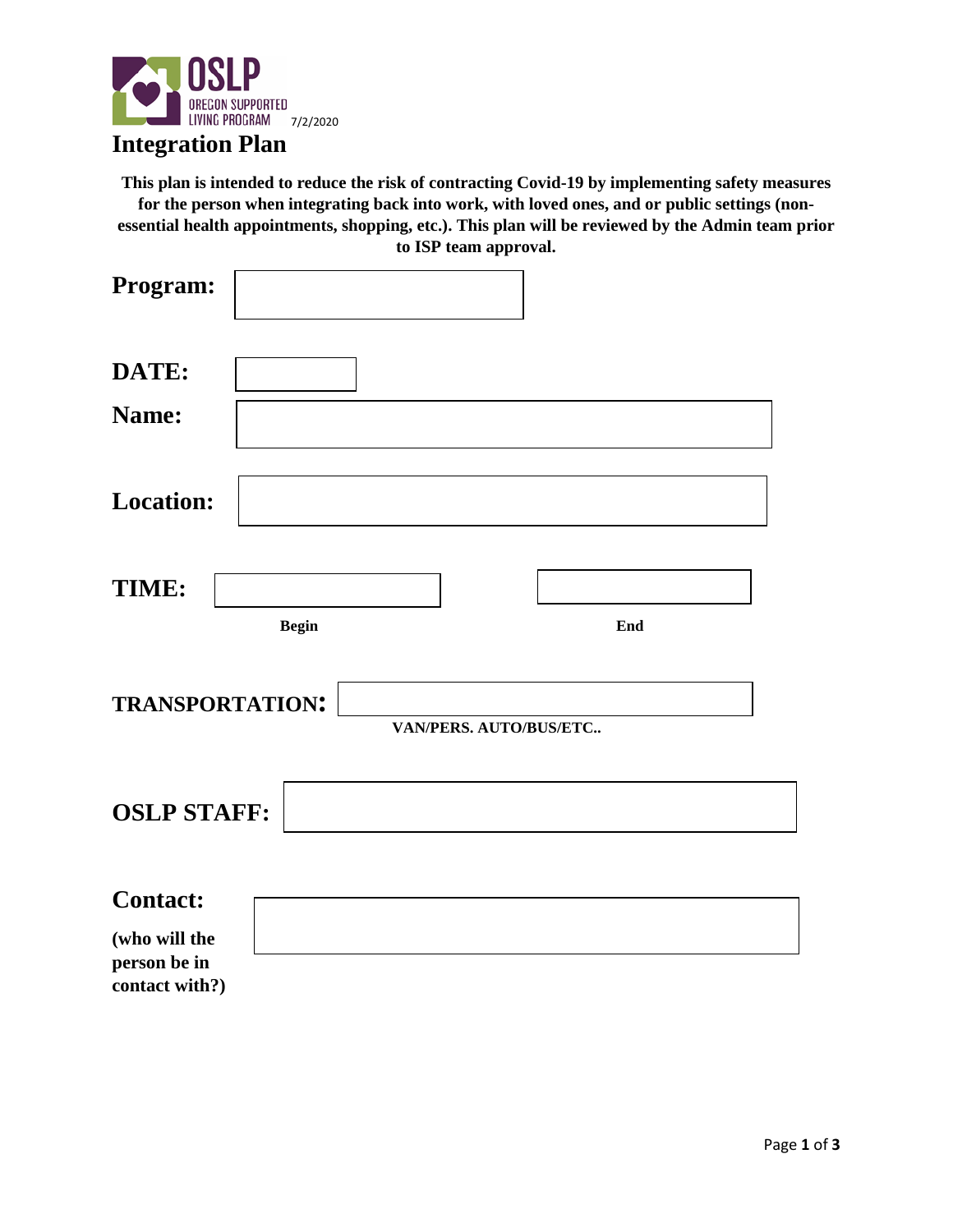

**be made?** 

| Are there any<br>staffing concerns?                                                        | Is there sufficient staffing? Any health concerns to consider? .                                                                                                                                                                                            |  |  |  |  |
|--------------------------------------------------------------------------------------------|-------------------------------------------------------------------------------------------------------------------------------------------------------------------------------------------------------------------------------------------------------------|--|--|--|--|
| Are there any<br>screening results<br>that need to be<br>considered?                       | Has anyone traveled or participated in activities that puts them at a<br>high risk for contact with COVID-19?<br>If coming from outside the Eugene/Springfield area please list<br>where.<br>Activities: Gatherings of large groups of people.<br>$\bullet$ |  |  |  |  |
| What are the risk<br>for the person?                                                       | Are there any medical or behavioral considerations?                                                                                                                                                                                                         |  |  |  |  |
| What are the risks<br>for others<br>(housemates,<br>family, etc.) who<br>live in the home? | Medical or behavioral considerations?                                                                                                                                                                                                                       |  |  |  |  |
| What are the risk for<br>the community<br>$member(s)$ in<br>contact?                       |                                                                                                                                                                                                                                                             |  |  |  |  |
| What PPE's will be<br>used?                                                                |                                                                                                                                                                                                                                                             |  |  |  |  |
| <b>What environmental</b><br>accommodations will                                           | Sanitization procedures, distancing measures, etc                                                                                                                                                                                                           |  |  |  |  |